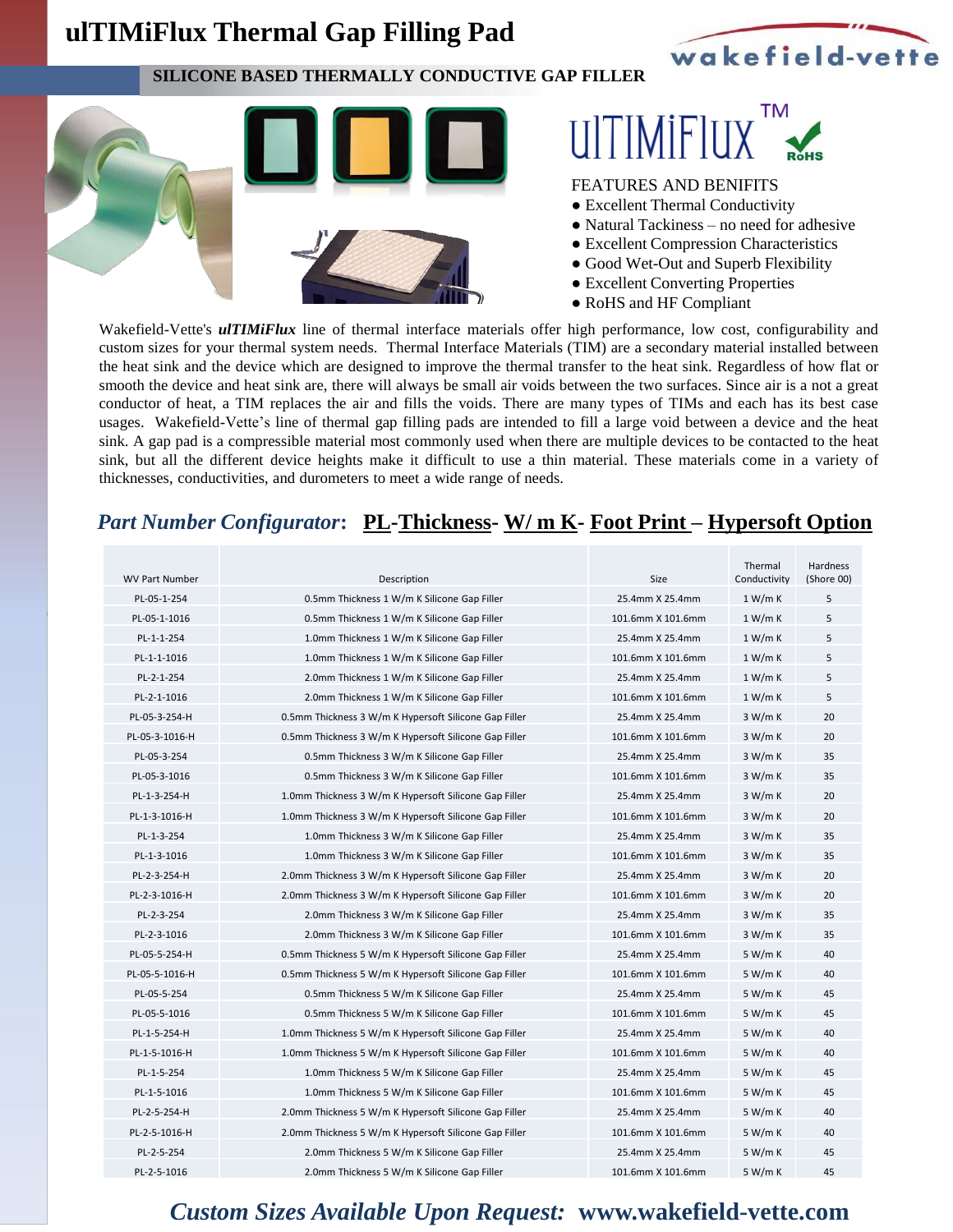## **ulTIMiFlux Thermal Gap Filling Pad**

 $\Box$ 



#### **SILICONE BASED THERMALLY CONDUCTIVE GAP FILLER**

#### *Part Number Configurator***: PL-Thickness- W/ m K- Foot Print – Hypersoft Option**

## UITIMIFIUX

Hardness (Shore 00)

| <b>WV Part Number</b> | Description                                 | <b>Size</b>       | Color | Shelf Life | Thermal<br>Conductivity | <b>Dielectric</b><br>Breakdown<br>Strength | Hard<br>(Shore |
|-----------------------|---------------------------------------------|-------------------|-------|------------|-------------------------|--------------------------------------------|----------------|
| PL-05-1-254           | 0.5mm Thickness 1 W/m K Silicone Gap Filler | 25.4mm X 25.4mm   | Gray  | 3 Years    | 1 W/m K                 | >5KVac                                     | 5              |
| PL-05-1-1016          | 0.5mm Thickness 1 W/m K Silicone Gap Filler | 101.6mm X 101.6mm | Gray  | 3 Years    | 1 W/m K                 | >5KVac                                     | 5              |
| PL-1-1-254            | 1.0mm Thickness 1 W/m K Silicone Gap Filler | 25.4mm X 25.4mm   | Gray  | 3 Years    | 1 W/m K                 | >5KVac                                     | 5              |
| PL-1-1-1016           | 1.0mm Thickness 1 W/m K Silicone Gap Filler | 101.6mm X 101.6mm | Gray  | 3 Years    | 1 W/m K                 | >5KVac                                     | 5              |
| PL-2-1-254            | 2.0mm Thickness 1 W/m K Silicone Gap Filler | 25.4mm X 25.4mm   | Gray  | 3 Years    | 1 W/m K                 | >5KVac                                     | 5              |
| PL-2-1-1016           | 2.0mm Thickness 1 W/m K Silicone Gap Filler | 101.6mm X 101.6mm | Gray  | 3 Years    | 1 W/m K                 | >5KVac                                     | 5              |

| <b>WV Part Number</b> | Description                                           | <b>Size</b>       | Color | Shelf Life | Thermal<br>Conductivity | <b>Dielectric</b><br>Breakdown<br>Strength | Hardness<br>(Shore<br>$ 00\rangle$ |
|-----------------------|-------------------------------------------------------|-------------------|-------|------------|-------------------------|--------------------------------------------|------------------------------------|
| PL-05-3-254-H         | 0.5mm Thickness 3 W/m K Hypersoft Silicone Gap Filler | 25.4mm X 25.4mm   | Green | 3 Years    | 3 W/m K                 | >5KVac                                     | 20                                 |
| PL-05-3-1016-H        | 0.5mm Thickness 3 W/m K Hypersoft Silicone Gap Filler | 101.6mm X 101.6mm | Green | 3 Years    | 3 W/m K                 | >5KVac                                     | 20                                 |
| PL-05-3-254           | 0.5mm Thickness 3 W/m K Silicone Gap Filler           | 25.4mm X 25.4mm   | Green | 3 Years    | 3 W/m K                 | >5KVac                                     | 35                                 |
| PL-05-3-1016          | 0.5mm Thickness 3 W/m K Silicone Gap Filler           | 101.6mm X 101.6mm | Green | 3 Years    | 3 W/m K                 | >5KVac                                     | 35                                 |
| PL-1-3-254-H          | 1.0mm Thickness 3 W/m K Hypersoft Silicone Gap Filler | 25.4mm X 25.4mm   | Green | 3 Years    | 3 W/m K                 | >5KVac                                     | 20                                 |
| PL-1-3-1016-H         | 1.0mm Thickness 3 W/m K Hypersoft Silicone Gap Filler | 101.6mm X 101.6mm | Green | 3 Years    | 3 W/m K                 | >5KVac                                     | 20                                 |
| PL-1-3-254            | 1.0mm Thickness 3 W/m K Silicone Gap Filler           | 25.4mm X 25.4mm   | Green | 3 Years    | 3 W/m K                 | >5KVac                                     | 35                                 |
| PL-1-3-1016           | 1.0mm Thickness 3 W/m K Silicone Gap Filler           | 101.6mm X 101.6mm | Green | 3 Years    | 3 W/m K                 | >5KVac                                     | 35                                 |
| PL-2-3-254-H          | 2.0mm Thickness 3 W/m K Hypersoft Silicone Gap Filler | 25.4mm X 25.4mm   | Green | 3 Years    | 3 W/m K                 | >5KVac                                     | 20                                 |
| PL-2-3-1016-H         | 2.0mm Thickness 3 W/m K Hypersoft Silicone Gap Filler | 101.6mm X 101.6mm | Green | 3 Years    | 3 W/m K                 | >5KVac                                     | 20                                 |
| PL-2-3-254            | 2.0mm Thickness 3 W/m K Silicone Gap Filler           | 25.4mm X 25.4mm   | Green | 3 Years    | 3 W/m K                 | >5KVac                                     | 35                                 |
| PL-2-3-1016           | 2.0mm Thickness 3 W/m K Silicone Gap Filler           | 101.6mm X 101.6mm | Green | 3 Years    | 3 W/m K                 | >5KVac                                     | 35                                 |

|                       |                                                       |                   |       |            | Thermal      | <b>Dielectric</b><br>Breakdown | Hardness   |
|-----------------------|-------------------------------------------------------|-------------------|-------|------------|--------------|--------------------------------|------------|
| <b>WV Part Number</b> | Description                                           | Size              | Color | Shelf Life | Conductivity | Strength                       | (Shore 00) |
| PL-05-5-254-H         | 0.5mm Thickness 5 W/m K Hypersoft Silicone Gap Filler | 25.4mm X 25.4mm   | Gold  | 3 Years    | 5 W/m K      | >5KVac                         | 40         |
| PL-05-5-1016-H        | 0.5mm Thickness 5 W/m K Hypersoft Silicone Gap Filler | 101.6mm X 101.6mm | Gold  | 3 Years    | 5 W/m K      | >5KVac                         | 40         |
| PL-05-5-254           | 0.5mm Thickness 5 W/m K Silicone Gap Filler           | 25.4mm X 25.4mm   | Gold  | 3 Years    | 5 W/m K      | >5KVac                         | 45         |
| PL-05-5-1016          | 0.5mm Thickness 5 W/m K Silicone Gap Filler           | 101.6mm X 101.6mm | Gold  | 3 Years    | 5 W/m K      | >5KVac                         | 45         |
| PL-1-5-254-H          | 1.0mm Thickness 5 W/m K Hypersoft Silicone Gap Filler | 25.4mm X 25.4mm   | Gold  | 3 Years    | 5 W/m K      | >5KVac                         | 40         |
| PL-1-5-1016-H         | 1.0mm Thickness 5 W/m K Hypersoft Silicone Gap Filler | 101.6mm X 101.6mm | Gold  | 3 Years    | 5 W/m K      | >5KVac                         | 40         |
| PL-1-5-254            | 1.0mm Thickness 5 W/m K Silicone Gap Filler           | 25.4mm X 25.4mm   | Gold  | 3 Years    | 5 W/m K      | >5KVac                         | 45         |
| PL-1-5-1016           | 1.0mm Thickness 5 W/m K Silicone Gap Filler           | 101.6mm X 101.6mm | Gold  | 3 Years    | 5 W/m K      | >5KVac                         | 45         |
| PL-2-5-254-H          | 2.0mm Thickness 5 W/m K Hypersoft Silicone Gap Filler | 25.4mm X 25.4mm   | Gold  | 3 Years    | 5 W/m K      | >5KVac                         | 40         |
| PL-2-5-1016-H         | 2.0mm Thickness 5 W/m K Hypersoft Silicone Gap Filler | 101.6mm X 101.6mm | Gold  | 3 Years    | 5 W/m K      | >5KVac                         | 40         |
| PL-2-5-254            | 2.0mm Thickness 5 W/m K Silicone Gap Filler           | 25.4mm X 25.4mm   | Gold  | 3 Years    | 5 W/m K      | >5KVac                         | 45         |
| PL-2-5-1016           | 2.0mm Thickness 5 W/m K Silicone Gap Filler           | 101.6mm X 101.6mm | Gold  | 3 Years    | 5 W/m K      | >5KVac                         | 45         |

## *Custom Sizes Available Upon Request:* **www.wakefield-vette.com**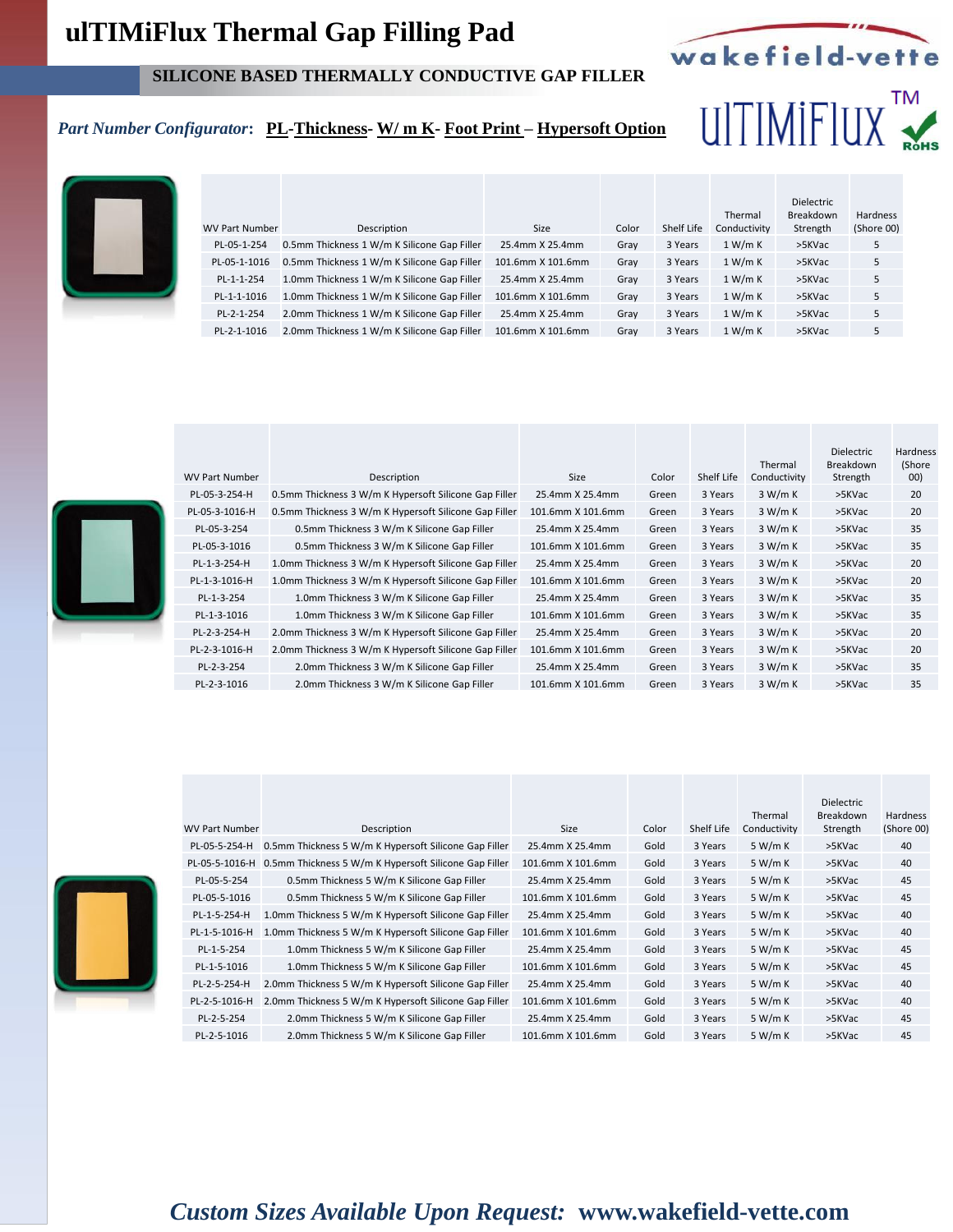## **ulTIMiFlux Thermal Gap Dispensable Filling Pad**

#### **SILICONE BASED THERMALLY CONDUCTIVE GAP FILLER**





The Wakefield-Vette Dispensable Gap Filling material is an ultra-soft thermally conductive silicone supplied as a two- component liquid dispensable material. The thixotropic gap filler is designed to remain where it is dispensed, conform to the surface and cure in place providing thermal protection at thin bond lines with little to no stress on the components during assembly.

Features:

- Dispensable Two-Part Silicone
- High Temperature Resistance
- Low Stress on Components Shock Absorbing
- Low VoC
- RoHS and HF Compliant

| Wakefield Vette Part Number Description |                                                                                | For Use with Hardware |
|-----------------------------------------|--------------------------------------------------------------------------------|-----------------------|
| PL-BT-601-50M                           | ulTIMiflux 1 W/M K 2-PART DISPENSIBLE SILICONE GAP FILLER BT-01-50M, BT-02-50M |                       |
| PL-BT-603-50M                           | ulTIMiflux 3 W/M K 2-PART DISPENSIBLE SILICONE GAP FILLER BT-01-50M, BT-02-50M |                       |
| PL-BT-605-50M                           | ulTIMiflux 5 W/M K 2-PART DISPENSIBLE SILICONE GAP FILLER BT-01-50M, BT-02-50M |                       |

## PL-BT-601-50M

#### **Construction / Properties:**

| <b>Property</b>                                             | <b>Value</b>                           | <b>Test Method</b> |
|-------------------------------------------------------------|----------------------------------------|--------------------|
| Color (after mixing)                                        | Gray                                   | <b>Visual</b>      |
| Mix Ratio                                                   | $1:1$ by weight                        | - -                |
| Viscosity (as mixed)<br>[DVT2 Spindle HA 06 at 10 RPM/25 C] | 64000 cP                               | $W1-7.6-6$         |
| Thermal Conductivity (as cured)                             | 1.0 W/m K                              | QSP-749            |
| Hardness (Shore 00) (as cured)                              | 5                                      | QSP-731            |
| Dielectric Breakdown Strength (as cured)                    | >400 V/mil                             | QSP-750            |
| <b>Cure Conditions</b>                                      | 15 hours (at 25 C)<br>30 min (at 100C) | - -                |
| <b>Continuous Use Conditions</b>                            | $-60 - 200$ C                          | $WI-8.2-13$        |
| Flammability Rating (as cured)                              | V-0                                    | <b>UL 94</b>       |

## *Custom Sizes Available Upon Request:* **www.wakefield-vette.com**